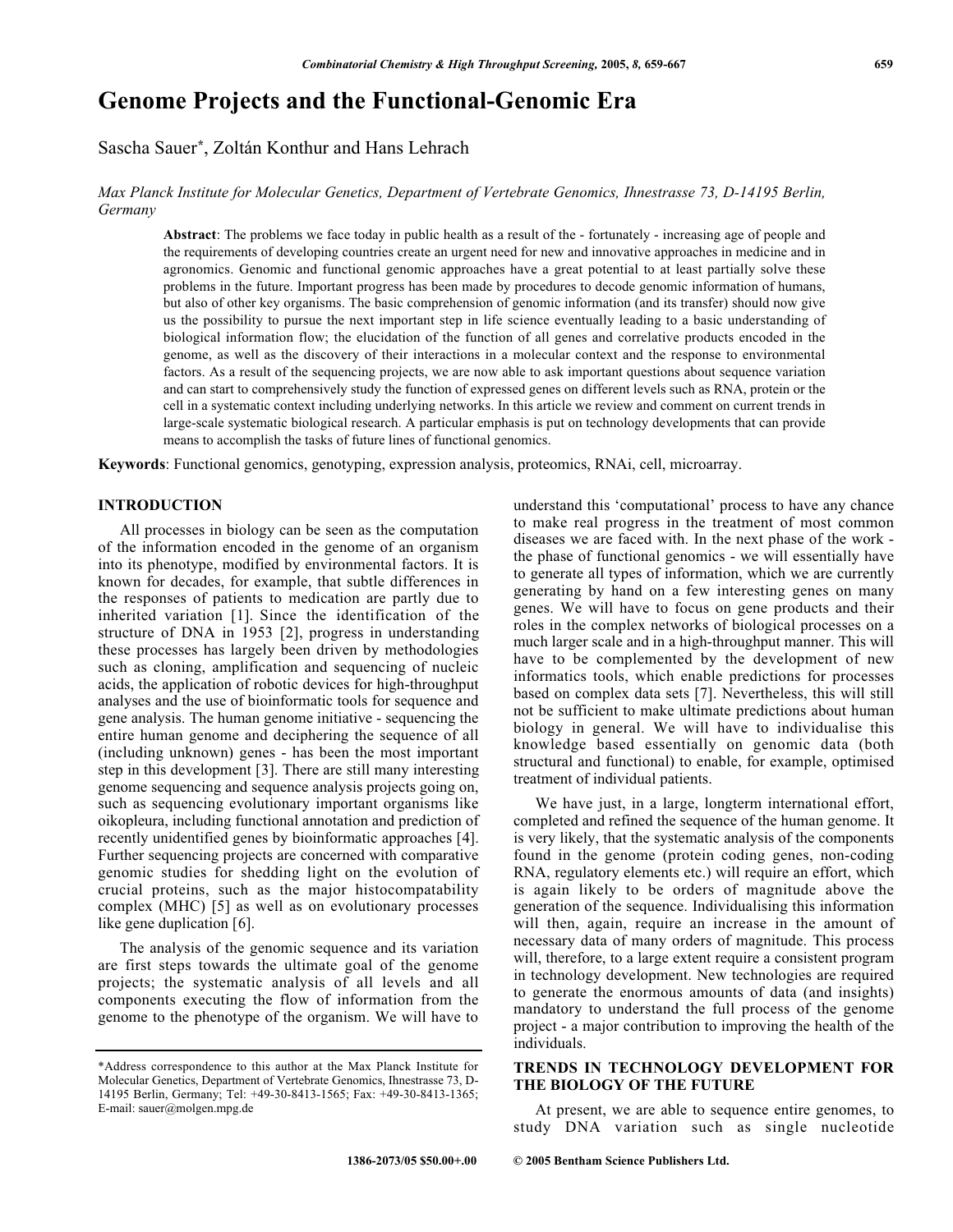polymorphisms (SNPs) covering the whole human genome [8], as well as to identify and analyse many proteins [9,10]. However, all these efforts require immense (financial) resources and can in general not yet be applied to compare variation between organisms, or between different somatic cells within one individual. Hence, there is a growing demand of more (cost-) efficient technologies in the future.

Recent years have seen a rapid growth of techniques for high-throughput analyses of genes, transcripts, proteins, and cells using highly parallel array and microarray technologies [11], but current methods still capture only a small fraction of the information embodied in these molecules. Several consortia, as for example the MolTools consortium funded by the EU FP6 research program (http://www.moltools.org), are presently involved in the development of novel procedures, which should enable systematic approaches to study the molecules that make up genomes and their molecular correlatives. The purpose of such technology development projects is to spawn next-generation technologies and establish an infrastructure for large-scale molecular analyses, which should allow the investigation of the genome, transcriptome and proteome of individuals, and even of single cells of an individual.

With the successive availability of databases storing molecular complements for an increasing number of organisms in a more or less systematic manner and in addition to much progress on bioinformatic analysis tools, there is an urgent need for methods to use this information by investigating large sets of molecules in large numbers of samples. This requires novel integrated databases, such as the GenomeMatrix (http://www.genome-matrix.org) established in a collaboration between the Max Planck Institute for Molecular Genetics (MPI-MG) and the German Resource Center for Genome Research (RZPD), which provides a cross species overview over many functionally relevant data on many genes in parallel and gives a more complete picture of single genes, their functions and interactions in molecular networks.

It is furthermore important to go one step further from the mere descriptive approach of complex biological phenomena. We have to develop (algorithmic) models reflecting molecular pathways and have to look deeper into cellular networks to understand data from comprehensive large-scale genomics or proteomics experiments [12,13]. Progress in understanding cell biological mechanisms will facilitate drug development for the treatment of complex diseases, and will eventually lead to personalised medicine. This will almost certainly have to be based on detailed mathematical modeling of complex networks of processes, since it is highly unlikely that many complex networks underlying for example diseases, such as cancer will ever be understandable on a single gene basis.

On the other hand, significantly improved molecular technologies will be important to define new drug targets, to diagnose and treat complex diseases, as well as to select improved breeds of domestic animals and plants. Moreover, these methods are essential for arising research areas such as biodiversity monitoring at the molecular level [14]. In this article, we present a number of different trends of current genome research projects with a particular focus on technology development. However, due to the vast number of different lines of genome research, we are fully aware that not each topic could be satisfactorily presented in this review. Therefore we mainly focus on specific projects that we consider as particularly valuable and apologise for the omissions of other approaches, which we have been unable to include, e.g. use of model organisms etc. [15]. Here, we concentrate on technologies that were initially developed and very successfully applied for nucleic acid detection and can potentially be modified for the efficient large-scale analysis of proteins.

In our view the following six interrelated analytical modes are of particular interest:

- Scanning parts or whole genomes for sequence  $\left( \right)$ alterations (re-sequencing);
- Tracing of extensive sets of genetic variants in large 2) numbers of individuals (typing of DNA markers);
- $3)$ Analysis of gene expression patterns at high quantitative and sequence resolution (transcriptome analysis);
- $4)$ Detection of expression and interactions of large sets of proteins (protein analysis);
- Monitoring at the ultimate level of single DNA, RNA, 5) or protein molecules (single molecule analysis);
- 6) Functional characterisations of complex processes in viable cells at high throughput (cell analysis).

## 1. Re-Sequencing

Given sufficiently powerful technologies, it should be possible to identify changes of whole genomes, such as SNPs [16], or epigenetic phenomena such as 5'-methylation of cytosines. Bases that can be methylated in a genome are termed methylation variable position [17], short MVP, alluding to "most valuable player". SNPs and MVPs can predispose to disease or to other specific traits. While for SNP-detection the starting material is genomic DNA, the detection of MVPs requires the conversion of the methylation difference into a sequence difference by bisulphite treatment [18]. In the presence of bisulphite, the 5'-methylcytosine remains stable, while normal cytosines are converted to uracil and finally to thymine using PCR amplification. The resulting PCR products serve as templates for sequencing or any other suitable method to detect the methylation positions of a genomic region of interest.

For re-sequencing studies, methods are required for rapid and cheap analyses of partial and, ultimately, total genomes. Clearly, the technology development will have to aim for price reduction in orders of magnitude to be able to (re-) sequence the genome of individual patients at acceptable costs. The present gold standard method to detect unknown DNA sequence variation is still the Sanger sequencing procedure [19], significantly improved by modifications in reagents, instrumentation and software. For SNP discovery, re-sequencing of a DNA cohort representing a population of interest is performed. The obtained sequence traces are then analysed for variants using bioinformatic programs, such as PolyPhred [20]. For MVPs, modified sequencing protocols are used due to the occurrence of many thymine and adenine nucleobases. Cytosine nucleobases in the sequence traces of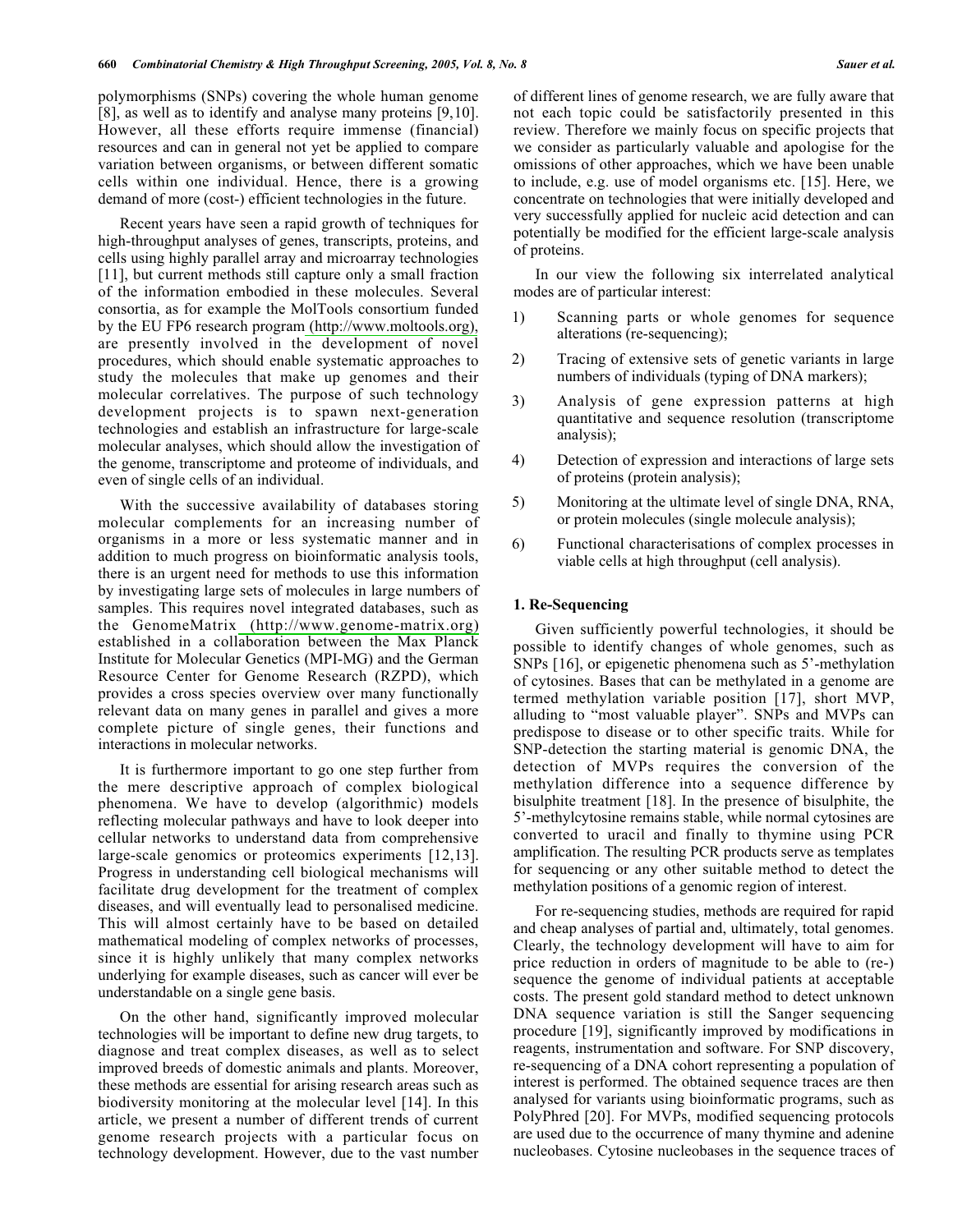A large number of alternative techniques reflect the unsatisfied need for improved re-sequencing methods. These include denaturing HPLC [21], mass spectrometry [22-24], DNA microarrays [25], chemical or enzymatic cleavage of mismatched duplexes [26,27], denaturing gel electrophoresis [28], sequence-specific conformation polymorphism [29], and techniques based on bacterial mismatch repair systems  $[30]$ .

An other procedure for re-sequencing is the polony technology [31]. This method integrates DNA isolation, amplification, and sequencing by the use of polymerase colonies (polonies). Small amounts of genomic DNA are integrated into a polyacrylamide gel covered on a microscope slide containing all reagents required for PCR. As the concentration of template DNA is very low, the chromosome fragments are efficiently separated from each other. Using a thermal cycler especially manufactured for slides, an in-gel PCR can be performed to amplify genomic loci of interest. One modified PCR primer is covalently attached to the polyacrylamide and hence, restricts the diffusion of the PCR products. This accumulation of doublestranded amplicons around chromosomes forms so-called polonies. After removing the unattached strands of the amplified DNA from the gel by heating and washing the slide [32], the resulting single-stranded PCR templates are used for subsequent sequencing using cycled nucleotide extension reactions with fluorescent dNTPs. High density of minimal overlapping polonies can be achieved allowing multiple polonies to be sequenced in parallel. Specific software for automated image alignment and sequence calling assists in subsequent data analysis. However, formats that achieve a higher density than the current gel matrices used, would make this procedure more powerful, at least in terms of throughput.

Recently, Church and co-workers have published a new DNA sequencing method based on emulsion PCR of single DNA molecules, the 'sequencing-by-ligation' concept and parallel four-color imaging in polyacrylamide gels, which was initially developed for the polony approach [33]. Simultaneously the company 454 Life Sciences has presented the development of an integrated platform that uses 'sequencing-by-synthesis' (pyrosequencing) in picoliter volumes and highly parallel luminescence detection. This technology is already commercially available and could provide a 100-fold throughput improvement over the fluorescence-based Sanger sequencing approach [34].

In our laboratory, we have developed an alternative approach for characterisation or signature profiling of genomes called oligonucleotide fingerprinting (OFP) [35]. During this process  $\sim 200$  short synthetic oligonucleotides (8-mers) are hybridised to large numbers of cDNA or genomic DNA clones on an array. As a result, sequencedependent fingerprints (vectors of hybridisation intensities) are derived for each individual clone. OFP has proven to be a powerful procedure for cDNA and genomic DNA library characterisation and normalisation. The method can be performed using either radioactive [36], fluorescence [37] or, recently, MALDI mass spectrometric detection [38]. While the fluorescence-based approach allows for experimentation

in miniaturised formats using induced fluorescence resonance energy transfer (iFRET) detection [39], currently under development, we have shown that highly parallel analysis can be performed using the MALDI approach.

## 2. Typing of DNA Markers

Once DNA variations, such as SNPs, have been detected and properly validated (in most cases by DNA sequencing), these data are commonly stored in public databases such as dbSNP (http://www.ncbi.nlm.nih.gov/SNP/) [40]. Several million common SNPs are known for the human and other genomes that can facilitate tracing the inheritance of genetic factors associated to complex diseases such as cancer, hypertension, obesity or cardiovascular diseases. SNPs are used as high-density markers in whole-genome scanning approaches [41] or in more focused candidate gene association studies - to compare large DNA cohorts of well phenotyped patients with unaffected control groups [42]. Large cohorts are required to improve statistical power of genetic tests.

Moreover, SNPs should also be considered when studying RNA expression or proteins. They can, for example, influence promotor efficiency or pose problems in sequence tag RNA expression analysis techniques, such as SAGE (Serial Analysis of Gene Expression) [43] or MPSS (Massively Parallel Signature Sequencing) [44]. In case of protein-coding SNPs they can lead to proteins with diverse amino acid sequences resulting in functional variation, which can complicate protein analysis. In many cases particularly to improve power of genetic analysis several SNPs in close proximity have to be considered as one group defined as the haplotype [40], the phase of SNP alleles on a single chromosome, which can be more meaningful than the single SNP information. The haplotype can be either determined using prediction algorithms or-when this is not accurately feasible due to large numbers and high heterozygosity of SNPs-by employing molecular haplotyping procedures, such as "clone-based systematic haplotyping" (CSH) [45].

For the purpose of SNP typing, many complementary wet-lab methods have been developed, each covering a different field of application. One can roughly define the (cost-) efficiency of the different methods by the number of SNPs and DNAs under investigation. While array-based methods [41,46,47] combined with high-multiplex generation of SNP products including molecular bondcoding are efficient when analysing several thousand SNPs at a time in hundreds of DNA samples, solution based approaches such as TaqMan using fluorescence detection [48], or mass spectrometry based procedures [49-53] are rather economical in candidate gene studies where several ten to hundred SNPs have to be typed in cohorts of several thousand DNAs. Many of the SNP typing methods are continuously optimised in terms of throughput, cost efficiency and applicability.

Once a SNP has been found as an indicator of a disease, it can be used for diagnostics. However, only few examples have been published by now. A highlight is the study of Hugot and co-workers who have discovered three DNA markers that cause predisposition to Crohn's disease, which could be used for diagnosis [54].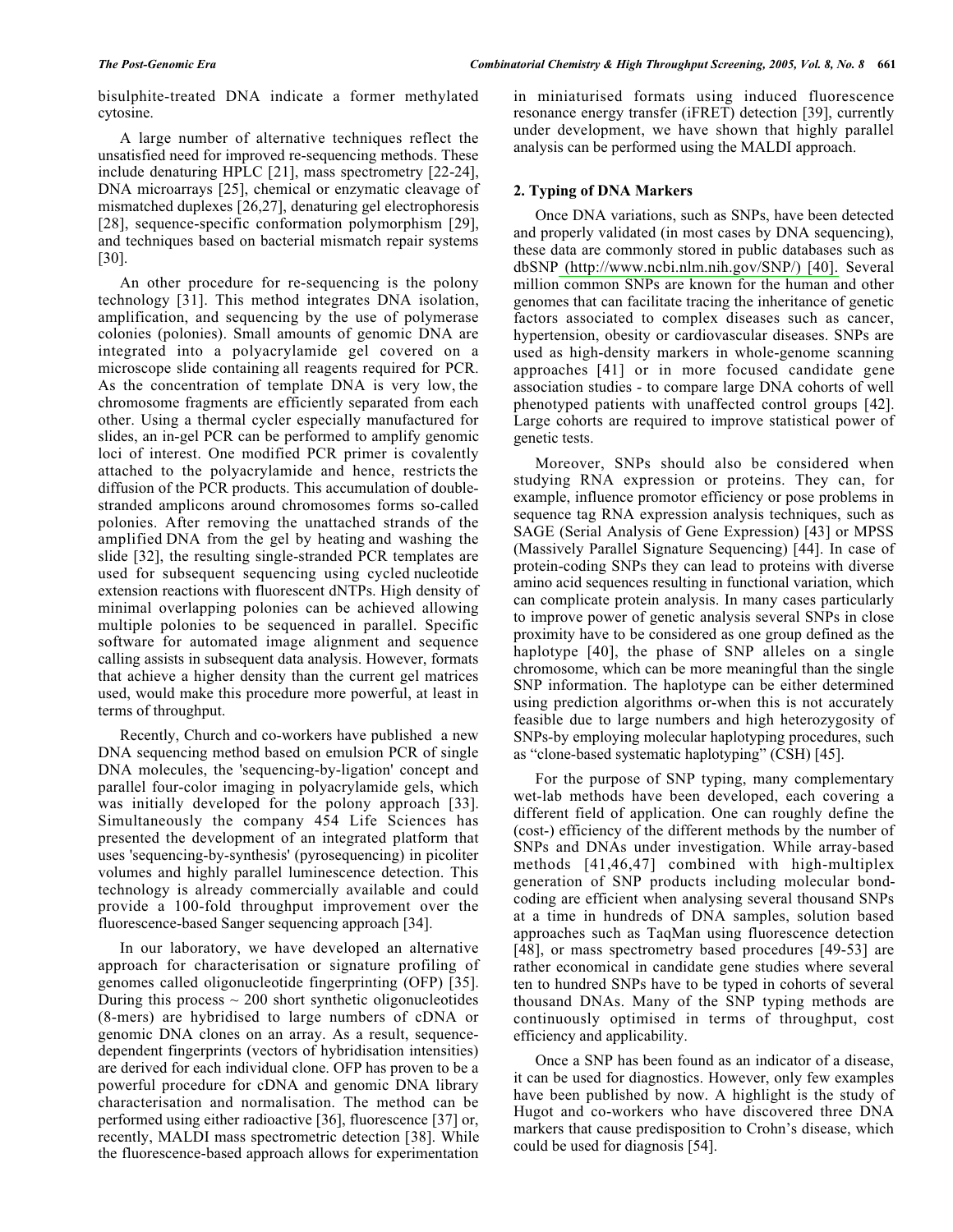Similarly to SNPs, MVPs have a potential to be commercialised as diagnostics. Epigenetic phenomena are of high interest to understand gene regulation on the DNA level, since methylation patterns can cause up- or downregulation [55]. Specific methylation patterns in certain genes represent early-stage indicators of upcoming diseases, such as prostate cancer. Epigenomics AG (http://www.epigenomics.com) in close alliance with a number of pharma companies keeps working intensively on this subject to develop early-stage cancer diagnostics based on DNA methylation [56,57].

#### 3. Transcriptome Analysis

Efficient methods to investigate the expression of large numbers of genes are crucial to exploit the dramatically increased information contained within the configuration of genomes. Hence, methods significantly improving the convenience, precision and throughput are of great value in expression analysis. Studying the activity of a genome by measuring expression levels of transcripts provides important biological insights. For instance, it allows identifying factors that reflect or contribute to disease states or signal responses to environmental interference or drug treatment. One result of RNA expression studies could be the development of a very specific diagnostic or molecular phenotyping tool. This tool could improve the characterisation of patients in DNA marker based association studies thereby leading to more significant results and contribute to more specific, personalised medicine. However, today's popular microarray technologies for RNA expression analysis have limitations in terms of costs and sensitivity. Presently they capture only a fraction of the information represented by expression patterns in a tissue. Allelic and splice variants, as well as weakly expressed genes are frequently underrepresented. Careful quality control is a prerequisite to avoid false results [58]. Real-time reverse transcription (RT) PCR is a good alternative for quantitative detection of specific mRNAs and is frequently used for verification of array-based RNA monitoring. Once established, the procedure is rapid, inexpensive and requires low amounts of starting material. However, real-time RT-PCR involves significant efforts to optimise amplification conditions. Since the amplification of the mRNA can severely hamper expression profiling, this method has to be carefully assessed [59]. It seems currently unrealistic to combine the accuracy and dynamic range of alternative but sequential real-time PCR with the wide parallelism of hybridisation arrays. The combination of the advantageous features of microarrays and RT-PCR might be achieved by transferring RT-PCR in array-like 3-D formats such as nanowell plates with miniaturised wells having diameters between  $\sim$  100 and  $\sim$  500 micrometers [60]. However, novel technologies to measure gene expression with the ability to accurately analyse allele-specific and splice-variant-specific expression profiles at a dramatic cost reduction, and with a throughput in the range of at least 100,000 measurements per day, are essential for basic studies on RNA expression profiling. The technologies to be developed for this purpose will certainly require substantial modification for routine clinical tests of a limited number of diagnostic RNA markers.

Another important factor in the analysis of RNA expression is assay sensitivity. It occurs quite frequently that the molecular characterisation of clinical samples is complicated and limited by the amount of available sample material. To overcome this problem, two major strategies might be successful. (i) A representation of the starting material is amplified for example by means such as circularisable oligonucleotide combined with rolling circle amplification  $[61]$ ; (ii) the assay is miniaturised to allow the analysis of very small samples, for example by using nanowells consisting of wells with a volume of about 10-50 nl [62]. The ultimate limit of such miniaturisation is the number of molecules of one particular type present in such a small volume of a complex mixture. Extreme miniaturisation of assays will therefore only be feasible, if the complexity of the input mixture can be reduced by a prefractionation or selective amplification step.

Since 1998 a new mode of RNA analysis termed RNA interference (RNAi) has become popular [63]. This procedure represents a powerful approach for reverse genetics where a gene of known- or unknown function is efficiently disrupted to determine the effects on a function or a molecular network. The principle of RNAi was discovered by Fire and Mello who injected double-stranded RNA into C. elegans inducing a sequence-specific degradation of cytoplasmic mRNAs containing the same sequence as the double-stranded RNA trigger. Later, it was discovered that RNAi could be efficiently applied to cell cultures as well as to knock out model organisms such as mouse and rat in a significantly shorter time than by traditional methods based on homologous recombination [64]. For these purposes, socalled small interfering RNAs (siRNAs) represent very exciting tools [65]. siRNA based screening can be carried out in C. elegans or D, melanogaster as well as in mammalian tissue cells [66]. With the availability of the genome sequences of the key organisms, siRNAs can be designed for silencing gene expression in a highly effective and sequence-specific manner. Cost effective methods for the production of siRNAs [67], as well as bioinformatic tools that aid in siRNA assay design [68] have been developed. The effects caused by RNAi can be studied on several levels addressed in this article, particularly by looking at the ensemble of the proteins and at reaction pathways of the entire cell. However, RNAi has also limitations that should be kept in mind. For example, RNA iultimately knocks down complete proteins, whole protein families or untargeted proteins [69,70]. Hence, not only single functions of a targeted gene are knocked out. In other cases, phenotypic effects are not necessarily seen, as other protein family members might take over the function of a knocked-down protein that would otherwise not be favored. Further-more, RNAi can cause unpredictable secondary effects.

#### 4. Protein Analysis

Proteins are the main effector-molecules in the cell, whose levels and modifications significantly mediate the cell's life cycle. Protein analysis would probably provide a more efficient approach for molecular phenotyping of patients than RNA profiling. The identification and characterisation of proteins, comprising for example posttranslational modifications, protein-protein and protein-DNA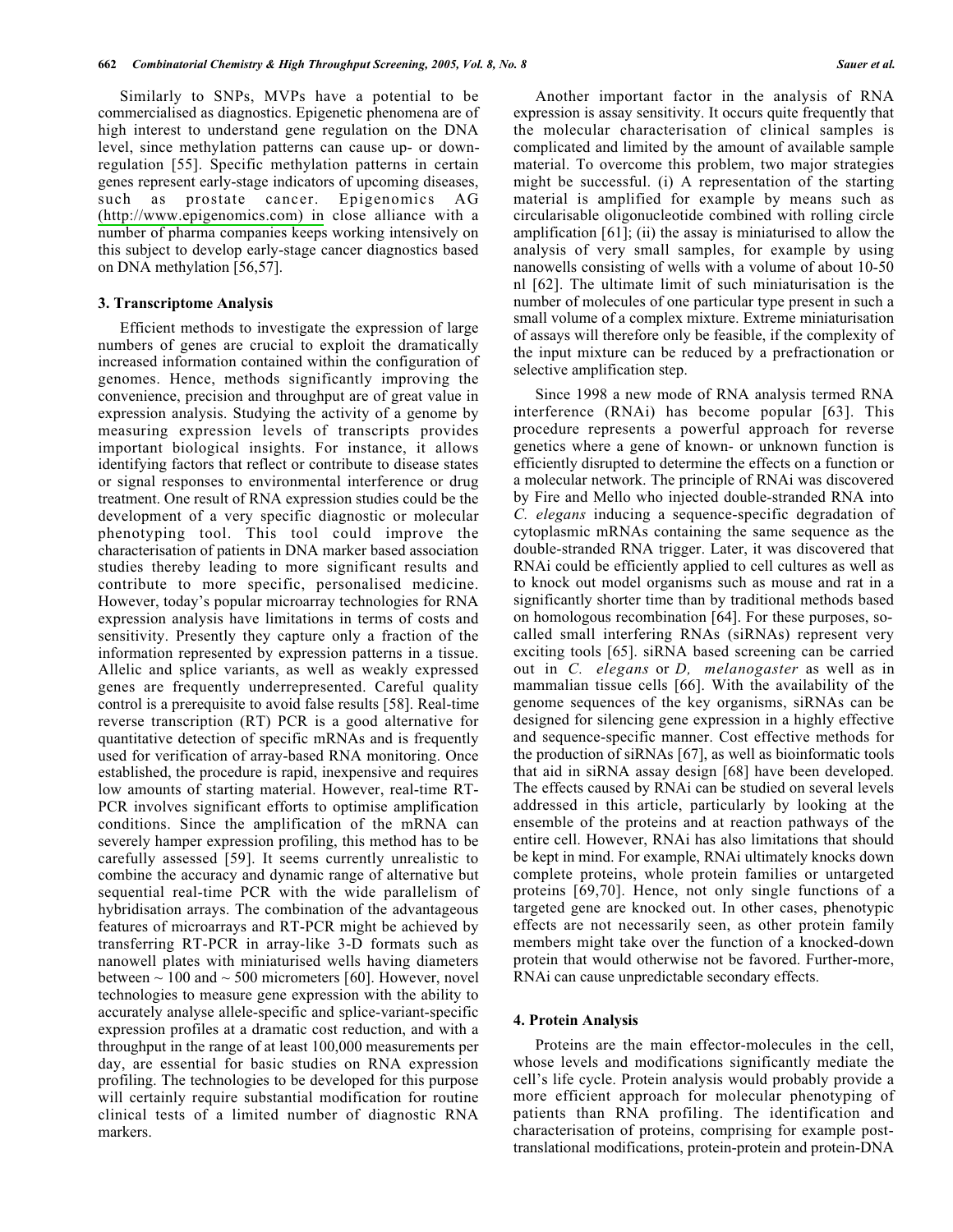interactions go beyond mRNA expression analysis, revealing the functional roles of large sets of proteins. However, comprehensive protein studies would require novel, extremely sensitive and specific approaches for explicit protein detection and quantification.

The available genome sequences make it possible to clone and purify all their encoded proteins, which is, however, a very big challenge. DNA cloning techniques and cDNA clone resources established during the sequencing projects as well as automated systems for sample purification provided the basis to produce proteins in high-throughput, for example in structural genomic projects [71] that are devoted to the determination of the structure of all proteins in an organism. Ideally, the 3-D structures of the entire proteins of a cell, analysed by x-ray techniques or for proteins smaller than 20 kDa by nuclear magnetic resonance (NMR), could serve as a resource for functional analysis and drug development [72,73]. Clearly, this task is practically impossible to fulfill, since the number of different splice variants and changing levels of post-translational modifications exceed the number of genes by a minimum of factor 5. It can however be expected, that threading methods [74] might, in many cases, be able to successfully predict structures of such variants, once some of the structures have been determined experimentally. One of the major practical challenges in this endeavor is the preparation of proteins for structural determination producing high-quality crystals for x-ray analysis or proteins appropriate for NMR. In addition, these techniques are severely hampered, particularly in respect of the structural analysis of hydrophobic membrane proteins and protein complexes.

Protein arrays have evolved from more recent DNA arrays. However, the handling of proteins is not easy due to their 3-D structures and because they tend to change if not even denature when transferred from solution to a surface. Moreover, protein interaction can not be defined as easily as DNA strand interactions in nucleic acid hybridisation governed (in most cases) by the Watson-Crick rules. Protein arrays are distinguished in analytical and functional arrays. In general, analytical protein arrays build on protein detection by immunoassay strategies: These strategies include (i) direct immunoassays, in which a large protein collection is immobilised and specific proteins are detected by labeled antibodies; (ii) sandwich immunoassays, in which antibodies are attached to a solid phase and bound proteins are visualised by a second labeled antibody; (iii) antigen capture assays, in which proteins are captured by immobilised antibodies, and subsequently analysed by surface plasmon resonance (SPR), mass spectrometry or by being labeled in advance. For (i) and (ii) detection can be provided by enzyme-catalysed chemiluminescence, fluorophore or radiolabelling and rolling circle amplification detection by fluorescence [72].

Efforts are on the way to identify protein-ligand binding pairs that will act as a resource with broad applicability in research and diagnostics [75]. Potential binders include polyclonal [76], monoclonal [77] and phage display-derived antibodies [78], scaffold proteins [79], as well as DNA [80], RNA [81] or photo [82] aptamers. Efficient "evolutionary" procedures for the establishment of combinatorial libraries and selection of those molecules are in focus of current research. High-throughput systems for aptamer selection have been developed [83,84] and represent - besides antibody production - the presently most promising platform for industrial binder generation.

Our department was one of the first to introduce protein arrays based on the experience with DNA arrays and using cDNA clone libraries for protein expression [85]. A major field of application of these arrays in our hands is the screening with sera from autoimmune patients. For example, by comparing the signal patterns of antibodies from diseased versus healthy sera by dense protein arrays, we were able to identify antibody/autoantigen pairs previously unknown to be involved in these particular diseases [86]. Also, we were particularly active in establishing antibody arrays and in studying several aspects such as surface chemistry, spotting procedures, buffer and storage conditions [87]. Only recently we have set up a method, which allows the qualitative analysis of hundreds of recombinant antibodies on a single chip by the multiple spotting technique (MIST) [88,89]. Since the beginning of protein array technology, the design of the arrays is steadily improving, specifically with respect to designing controls and standards on these surfaces to aid the analysis and interpretation of results obtained. While so far protein arrays have been used for qualitative control assays in the evaluation of binding partners, the main objective in current developments is to use protein chips at high-throughput for a wider variety of research applications and specifically to evaluate serum samples from patients suffering from specific diseases.

The current minority of protein arrays are functional arrays, on which a set of proteins or the entire proteome of a cell is immobilised and can be functionally tested using for example biochemical assays. Procedures have recently been introduced for the systematic investigation of biochemical function, such as the determination of substrate specificity of predicted yeast kinases or the screening for protein-protein interactions [90]. It is obviously desirable to have more of these kinds of arrays available in the future and currently major efforts for providing arrays for functional protein analysis are on the way.

A promising new technology to provide large protein arrays is for example PISA ('protein *in situ* array') [91], a procedure for cell free protein expression introduced by Taussig and co-workers. PISA is very interesting because many proteins can hardly be expressed in E. coli or other cell based expression systems; for example, proteins with intrachain disulphide bonds tend to denature and form inclusion bodies, and some proteins are toxic to the bacterial host cell. In the PISA procedure, proteins are expressed in a cell-free environment from PCR products. The starting point can be any DNA source providing that information for primer design is available. The PCR product, with appropriate initiation sequence and stop codon, is used as a template to produce the protein in a coupled transcription/translation system. For the immobilisation of the protein on a surface, it carries a tag sequence and the translation is performed on arrays with agents that bind the tag. This way one can efficiently carry out single step production of protein arrays from DNA without the need for cumbersome purification and protein handling.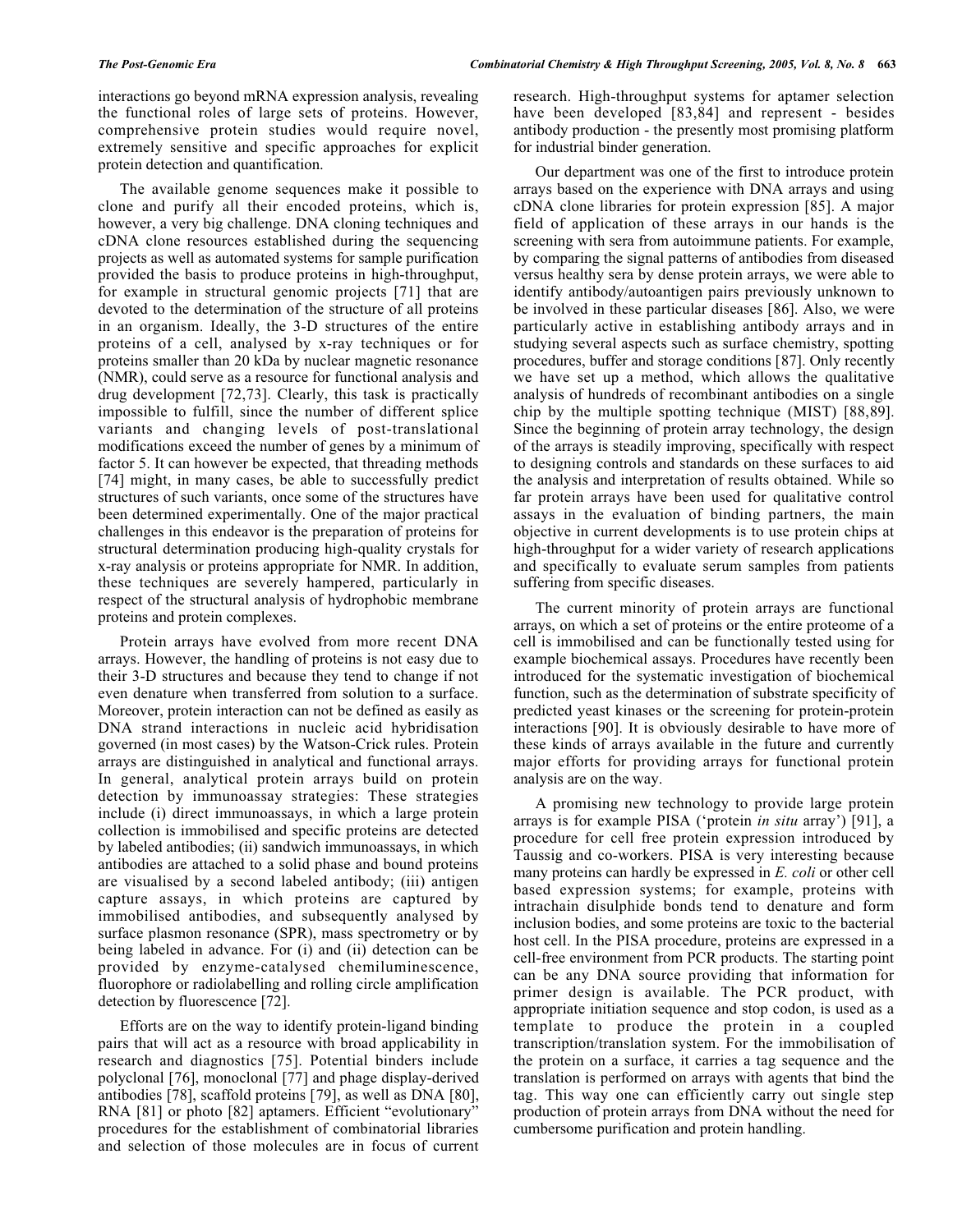Available, well-established proteomic methods, most notably those building on two-dimensional (2-D) gel electrophoresis [92] or liquid-chromatography [93] coupled with electrospray ionisation (ESI) [94] and/or matrix-assisted laser desorption ionisation (MALDI) mass spectrometry [95], permit a detailed overview of the protein complements of cells and tissues. Particularly, protein variants and secondary modifications can be well characterised by such methods, provided that sufficient amounts of sample material is available [96]. However, due to the inherent limitations of the mass spectrometers, quantification and detection of lowabundance effectors, such as cytokines, is not always feasible. Recently, we have studied 8,767 proteins from the mouse brain proteome using large 2-D gels and have found 1,324 polymorphic proteins from the European collaborative interspecific backcross [97]. We subsequently mapped 665 of these proteins genetically and could identify 466 proteins by mass spectrometry. Qualitatively polymorphic proteins reflected to about 96 % changes in conformation and/or mass while quantitatively polymorphic proteins showed 73 % frequency of allele-specific transmission in codominant heterozygotes. We concluded that single proteins might act as polygenic traits due to variations in protein isoforms and varying quantities. A further conclusion of our study was that genetic analysis of proteomes could reveal the types of polymorphism, which are most relevant in association studies of complex diseases.

Recently, Cellzome (http://www.cellzome.com) introduced a mass spectrometry based technology that could be used as a very powerful tool for proteome-wide screening of protein-protein interaction [98] based on a mild coprecipitation technique called tandem affinity purification (TAP) [99]. Applying the Cellzome technology, the protein interaction network of around 32 known and candidate TNFalpha/NF-kappa B pathway components was studied [100]. Additional information was gained by directed functional perturbation studies using RNAi. 221 molecular associations and 80 previously unknown interactors were identified by this route, including 10 new functional modulators of the pathway. This approach provided valuable insight into the mechanism of the TNF-alpha/NF-kappa B pathway and could be generally useful to study any pathway relevant to disease.

An alternative, genetic procedure, termed yeast-two hybrid screening (Y2H) [101], was introduced and further developed into an automated *in vivo* screening system of protein-protein interaction networks. Y2H was successfully applied to human disorders such as Huntington's disease [102]. The method relies on the use of a split transcription factor divided into two functionally distinct domains: one, mediating transcriptional activation, and the other responsible for complex building with DNA. Fusing one of the proteins in a putative binding pair (called bait) to the DNA binding domain and fusing the other protein (called prey) to the activation domain, the transcription factor is reconstituted by interaction of the two proteins producing a measurable activity of the reporter gene. Y2H was employed to identify protein-protein interaction in the yeast proteome [103]. However, a problem with Y2H seems to be that different data sets show significantly different results. Comparing Y2H data from two different screens and with

data sets relying on different technologies such as mass spectrometry often yield substantial differences. One reason that restricts the Y2H procedure can be the use of gene fusions and their possible influence on the localisation and secondary modifications of the proteins, the differences between post-translational modification in yeast and e.g. the mammalian cell, as well as the fact, that only binary interactions can be detected. Further limitations concern proteins that are difficult to analyse, such as integral membrane proteins, transcription factors and (large) proteins that do not enter the nucleus of a cell. Despite these disadvantages Y2H can produce valuable results. To overcome some of these difficulties, alternative versions of the basic two-hybrid approach have been introduced [104].

To increase sensitivity and specificity of classical antibody-based detection, which is commonly used in diagnostics or for protein arrays, new molecular approaches such as proximity ligation [105] might be useful. This method is based on the padlock technology firstly introduced for SNP genotyping in a highly parallel fashion. In this technique, two or more protein binders such as aptamers or antibodies, which bind in close proximity on a single target molecule or molecular complex can be detected provided that the binders are attached to DNA strands. Using a complementary template nucleic acid the free ends of these two DNA strands can be enzymatically ligated in a proximity-dependent reaction. The ligation reaction yields a DNA molecule that encodes the identity of the detected protein by a tag sequence. Individual or sets of DNA molecules can subsequently be amplified by PCR or alternative methods, and either detected in solution or on a surface. In principle, proximity-ligation offers important advantages over procedures currently in use for protein detection such as the well-known enzyme linked immunosorbant assay (ELISA): The requirement for simultaneous detection of a target molecule by two or more binders provides a basis for highly specific detection. Crossreactive detection of irrelevant targets is less likely compared to traditional single molecule binders. Furthermore, the presence of several epitopes on a target molecule can be independently identified, allowing for the analysis of secondary modifications of the target. Finally, reagents that do not bind a target molecule are unlikely to produce a nonspecific background, since this would require proximity to other detection reagents.

#### **5. Single Molecule Analyses**

Sample material availability is an important issue particularly for those approaches covered in this article for which re-amplification is not possible. Miniaturisation reduces the amount of sample required for the analysis and enables increased data production at lower cost.

Moreover, molecular biological analyses yield statistical measures over time and averages over millions of molecules and/or cells, which might very well differ from each other. For many problems in biology, the analysis of single molecules/single cells is fundamentally important and therefore, procedures will be required for highly efficient, specific detection of individual molecules. Such methods will particularly be valuable when studying biological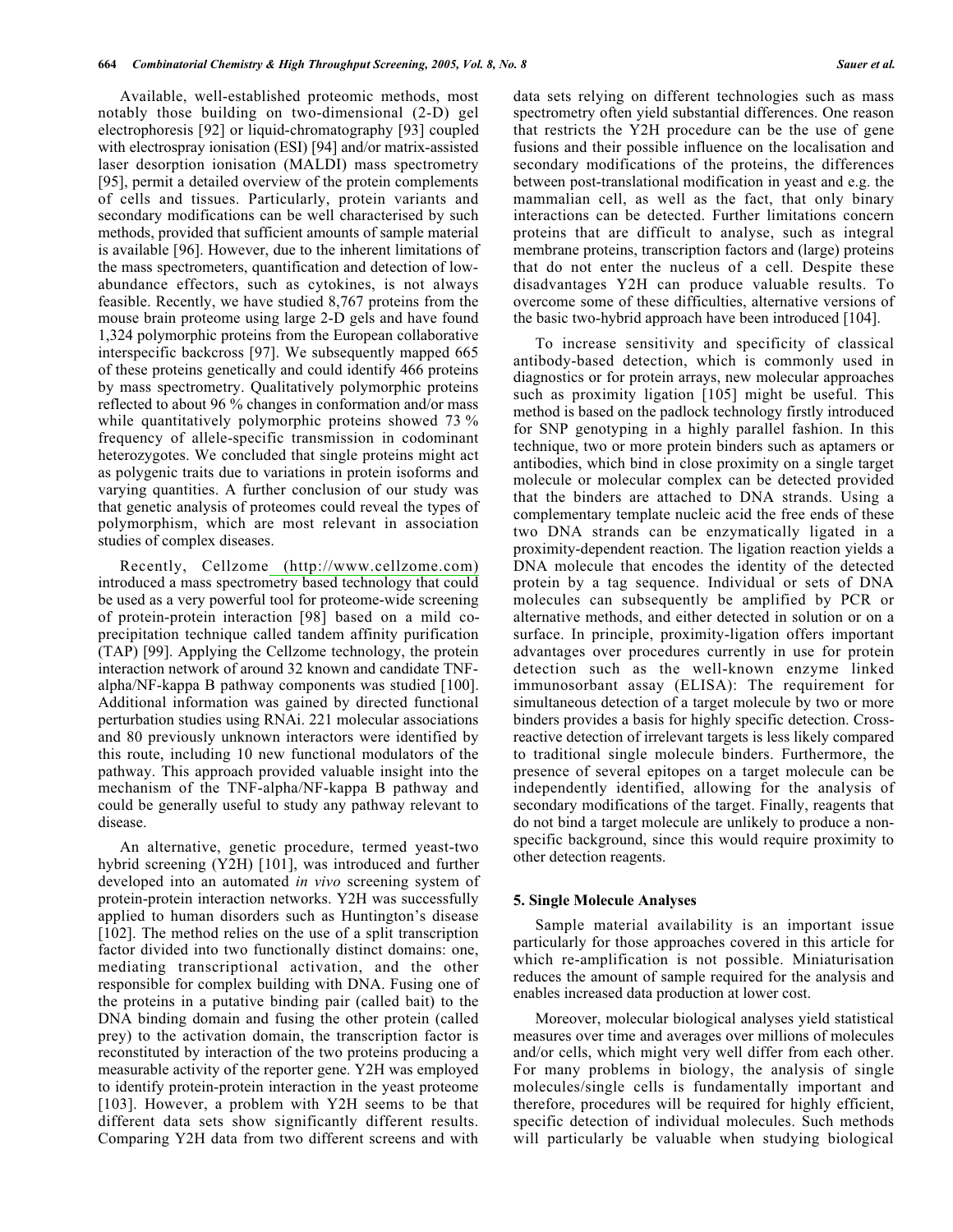variation in large numbers of individual samples on the DNA, RNA, and protein level. The detection of single DNA, RNA and proteins, and of the interaction between sets of molecules in situ or in vivo would permit a more detailed view of cellular processes and would overcome the limitations imposed by current procedures that average analyses across heterogeneous populations of cells and subcellular domains.

A lot of progress has been made in miniaturizing assays. A number of procedures are available now, in which only a single molecule is detected by nucleic acid amplification based methods such as single molecule PCR [106], single molecule RT-PCR or the amplification of single molecules using the polony approach [31,32]. Another strategy emphasises direct detection using for example optical devices that allow for the analysis of single molecules such as fluorescence microscopy [107], atomic force microscopy [108], or fluorescence correlation spectroscopy (FCS) [109]. FCS, for example, allows detection and quantification of interacting biomolecules at very low concentrations. Binding of a small fluorescently labeled molecule to a larger ligand results in a change in diffusion time. FCS can detect fluorescence fluctuations, which are caused by a single molecule diffusing in a focal detection volume. A more recent extension of FCS to dual-colour fluorescence crosscorrelation spectroscopy circumvents the precondition for a mass difference between the binding molecules [110].

Alternatively, amplification-based approaches building, for example, on circularisable probes and rolling circle amplification can allow individual cells to be screened for multiple specific molecules. The analysis can be performed at a molecular and spatial resolution, and permits discrimination of single nucleotide variation and protein colocalisation within defined cellular domains [111]. Mentioned proximity-ligation probes might be efficient reagents to trigger rolling circle replication reactions allowing single molecules to be visualised by microscopy. These probes have been shown to allow specific detection of RNA molecules at single-nucleotide resolution [112] and can potentially be used to quantitate single or large sets of transcripts with sufficient specificity to distinguish splice or allelic variants, either in solution or in situ.

## **6. Cell Analysis**

Assessing gene function in living cells is becoming increasingly important in life science. In the past years, large-scale functional genomic and proteomic approaches have fundamentally changed our view of the possibilities to study the molecular basis of cells and tissues in health and disease. As a result, for example in cancer research, new diagnostic microarray methods for tumor classification of tissue biopsies and for prognostication based on gene expression monitoring have been developed [113]. However, functional genomics and proteomic profiling procedures produce results that are in general correlative and descriptive in nature. Logically, the next challenge in this branch of life science lies in the identification of direct causalities, such as the effects of genes and signaling pathways in living cells. For example, the impact of genes introduced into living cells in a microarray format can be analysed [114], or RNAibased procedures can be applied [115].

The ability to explore the effects of genes on cellular phenotypes and signaling in high-throughput is of fundamental importance in molecular biology. However, most cell biology studies to date are not carried out systematically in large-scale, but rely on approaches that target one gene, pathway, phenotype, or cell type at a time. Procedures enabling cell biology to be performed on a global scale are needed. Such methods can push functional genomics and biological system theories as well as provide new insights into key therapeutic targets. A promising technology in this direction represents transfected cell microarrays that have been established and optimised for high-throughput functional characterisation of genes on the level of the cell [114]. In this method, full-length genes are inserted in expression vectors and spotted at high density on a glass slide along with a transfection reagent using a robot. When the microarray of DNA constructs is covered with a layer of adherent cells, only the cells growing on top of the DNA spots become transfected. This results in the expression of specific proteins in spatially distinctive groups of cells and the phenotypic effects of the "reverse" transfection" of up to thousands of genes can be detected using appropriate cell-based assays in parallel. Transfected cell arrays have been used to silence genes in highthroughput. Fluorescence microscopy combined with cellby-cell image analysis enabled to visualise and quantitate the effect of the siRNAs on cell function. Drawbacks of the procedure, however, are that (i) only adherent cells can be analysed, (ii) the cationic transfection agent restricts usage to a subset of specific cells, and (iii) modified methods to enable long-term storage of siRNA microarrays still have to be developed [64].

#### **CONCLUDING REMARKS**

The technologies we have described, as well as many others under development offer a new way to look at biological processes. Applying these technologies to fundamental questions concerning life and death, nutrition and even renewable energies, we might have a chance to solve many of the real world problems all of us are facing in public health as well as in agronomics. This message does however not seem to fully reach the scientific community and the policy makers, who should be very aware of the limitations of last-centuries approaches. We can just hope that in the interest of science and society as a whole this attitude will change rapidly and will allow providing resources and a livable environment for the next generations.

## **ACNOWLEDGEMENTS**

We would like to acknowledge the European Union (grant LSHG-CT-2004-503155), the German Ministry for Research and Education (NGFN2, grant 01GR0414 and 01GR0427), and the Max-Planck Society for support.

#### **REFERENCES**

- Meyer, U. A. Nat. Rev. Genet. 2004, 5, 669.  $[1]$
- Watson, J. D.; Crick, F. H. Nature 1953, 171, 737.  $[2]$
- $[3]$ Lander, E. S.; Linton, L. M.; Birren, B.; Nusbaum, C.; Zody, M. C.; Baldwin, J.; Devon, K.; Dewar, K.; Doyle, M.; FitzHugh, W.; Funke, R.; Gage, D.; Harris, K.; Heaford, A.; Howland, J.; Kann,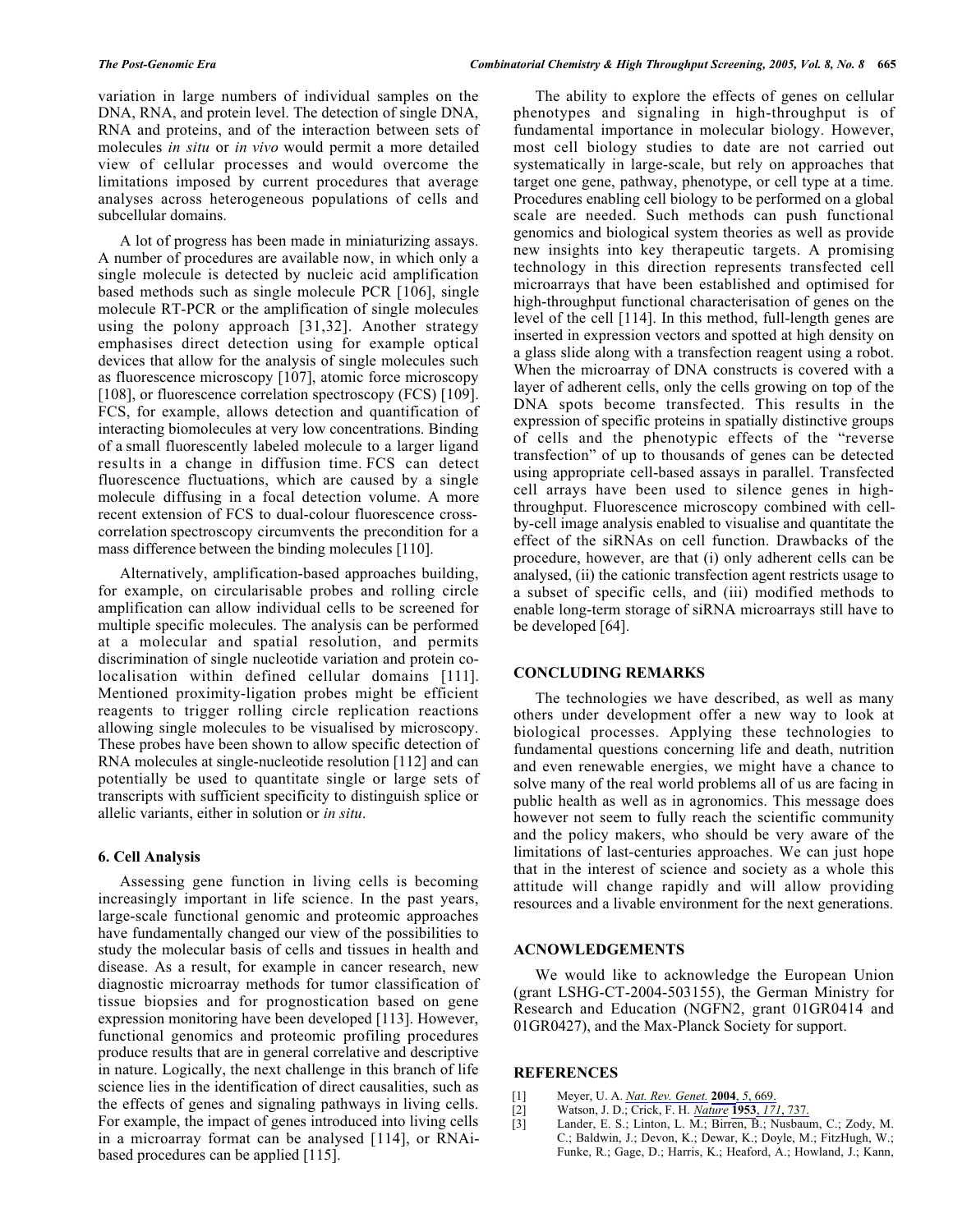L.; Lehoczky, J.; LeVine, R.; McEwan, P.; McKernan, K.; Meldrim, J.; Mesirov, J. P.; Miranda, C.; Morris, W.; Naylor, J.; Raymond, C.; Rosetti, M.; Santos, R.; Sheridan, A.; Sougnez, C.; Stange-Thomann, N.; Stojanovic, N.; Subramanian, A.; Wyman, D.; Rogers, J.; Sulston, J.; Ainscough, R.; Beck, S.; Bentley, D.; Burton, J.; Clee, C.; Carter, N.; Coulson, A.; Deadman, R.; Deloukas, P.; Dunham, A.; Dunham, I.; Durbin, R.; French, L.; Grafham, D.; Gregory, S.; Hubbard, T.; Humphray, S.; Hunt, A.; Jones, M.; Lloyd, C.; McMurray, A.; Matthews, L.; Mercer, S.; Milne, S.; Mullikin, J. C.; Mungall, A.; Plumb, R.; Ross, M.; Shownkeen, R.; Sims, S.; Waterston, R. H.; Wilson, R. K.; Hillier, L. W.; McPherson, J. D.; Marra, M. A.; Mardis, E. R.; Fulton, L. A.; Chinwalla, A. T.; Pepin, K. H.; Gish, W. R.; Chissoe, S. L.; Wendl, M. C.; Delehaunty, K. D.; Miner, T. L.; Delehaunty, A.; Kramer, J. B.; Cook, L. L.; Fulton, R. S.; Johnson, D. L.; Minx, P. J.; Clifton, S. W.; Hawkins, T.; Branscomb, E.; Predki, P.; Richardson, P.; Wenning, S.; Slezak, T.; Doggett, N.; Cheng, J. F.; Olsen, A.; Lucas, S.; Elkin, C.; Uberbacher, E.; Frazier, M. Nature 2001, 409, 860.

- $[4]$ Seo, H. C.; Kube, M.; Edvardsen, R. B.; Jensen, M. F.; Beck, A.; Spriet, E.; Gorsky, G.; Thompson, E. M.; Lehrach, H.; Reinhardt, R.; Chourrout, D. Science 2001, 294, 2506.
- Hurt, P.; Walter, L.; Sudbrak, R.; Klages, S.; Muller, I.; Shiina, T.;  $[5]$ Inoko, H.; Lehrach, H.; Gunther, E.; Reinhardt, R.; Himmelbauer, H. Genome Res. 2004, 14, 631.
- Panopoulou, G.; Hennig, S.; Groth, D.; Krause, A.; Poustka, A. J.;  $[6]$ Herwig, R.; Vingron, M.; Lehrach, H. Genome Res. 2003, 13, 1056.
- Klipp, E.; Herwig, R.; Kowald, A.; Wierling, C.; Lehrach, H.  $[7]$ Systems Biology in Practice. Concepts, Implementation and Application, Wiley-VCH,: Weinheim, 2005.
- $[8]$ The International HapMap Consortium Nature 2003, 426, 789.
- $[9]$ Aebersold, R.; Mann, M. Nature 2003, 422, 198.
- $\overline{1}\overline{0}$ Reboul, J.; Vaglio, P.; Rual, J. F.; Lamesch, P.; Martinez, M.; Armstrong, C. M.; Li, S.; Jacotot, L.; Bertin, N.; Janky, R.; Moore, T.; Hudson, J. R., Jr.; Hartley, J. L.; Brasch, M. A.; Vandenhaute, J.; Boulton, S.; Endress, G. A.; Jenna, S.; Chevet, E.; Papasotiropoulos, V.; Tolias, P. P.; Ptacek, J.; Snyder, M.; Huang, R.; Chance, M. R.; Lee, H.; Doucette-Stamm, L.; Hill, D. E.; Vidal, M. Nat. Genet. 2003, 34, 35.
- Grigorenko, E.V. DNA Arrays: Technologies and Experimental  $[11]$ Strategies, CRC Press, Boca Raton, 2001.
- Norberg, J.; Nilsson, L. Q Rev. Biophys. 2003, 36, 257.  $[12]$
- Kell, D. B. Curr. Opin. Microbiol. 2004, 7, 296.  $[13]$
- $[14]$ Pollock, D. D. Appl. Bioinformatics 2002, 1, 81.
- $[15]$ Beckers, J.; Hrabe de Angelis, M. Curr. Opin. Chem. Biol. 2002, 6, 17.
- $[16]$ Brookes, A. J. Gene 1999, 234, 177.
- $[17]$ Eckhardt, F.; Beck, S.; Gut, I. G.; Berlin, K. Expert Rev. Mol. Diagn. 2004, 4, 609.
- $[18]$ Olek, A.; Oswald, J.; Walter, J. Nucleic Acids Res. 1996, 24, 5064.
- $[19]$ Sanger, F.; Nickens, S.; Coulson, A. R. Proc. Natl. Acad. Sci. USA 1977. 74. 5463.
- $[20]$ Nickerson, D. A.; Tobe, V. O.; Taylor, S. L. Nucleic Acids Res. 1997, 25, 2745.
- $[21]$ Underhill, P. A.; Jin, L.; Lin, A. A.; Mehdi, S. Q.; Jenkins, T.; Vollrath, D.; Davis, R. W.; Cavalli-Sforza, L. L.; Oefner, P. J. Genome Res. 1997, 7, 996.
- $[22]$ Nordhoff, E.; Luebbert, C.; Thiele, G.; Heiser, V.; Lehrach, H. Nucleic Acids Res. 2000, 28, e86.
- Krebs, S.; Medugorac, I.; Seichter, D.; Forster, M. Nucleic Acids  $\lceil 23 \rceil$ Res. 2003, 31, e37.
- $\lceil 24 \rceil$ Stanssens, P.; Zabeau, M.; Meersseman, G.; Remes, G.; Gansemans, Y.; Storm, N.; Hartmer, R.; Honisch, C.; Rodi, C. P.; Bocker, S.; van den Boom, D. Genome Res. 2004, 14, 126.
- Hacia, J. G.; Fan, J. B.; Ryder, O.; Jin, L.; Edgemon, K.; Ghandour,  $\lceil 25 \rceil$ G.; Mayer, R. A.; Sun, B.; Hsie, L.; Robbins, C. M.; Brody, L. C.; Wang, D.; Lander, E. S.; Lipshutz, R.; Fodor, S. P.; Collins, F. S. Nat. Genet. 1999, 22, 164.
- $[26]$ Roberts, E.; Deeble, V. J.; Woods, C. G.; Taylor, G. R. Nucleic Acids Res. 1997, 25, 3377.
- $[27]$ Youil, R.; Kemper, B.; Cotton, R. G. Genomics 1996, 32, 431.
- Fodde, R.; Losekoot, M. *Hum. Mutat.* 1994, 3, 83.  $[28]$
- $[29]$ Hayashi, K. PCR Methods Applications 1991, 1, 34.
- $[30]$ Faham, M.; Baharloo, S.; Tomitaka, S.; DeYoung, J.; Freimer, N. B. Hum. Mol. Genet. 2001, 10, 1657.
- Mitra, R. D.; Shendure, J.; Olejnik, J.; Edyta Krzymanska, O.;  $[31]$ Church, G. M. Anal. Biochem. 2003, 320, 55.
- $[32]$ Mitra, R. D.; Church, G. M. Nucleic Acids Res. 1999, 27, e34.
- $\overline{33}$ ] Shendure, J.; Porreca, G. J.; Reppas, N. B.; Lin, X.; McCutcheon, J. P.; Rosenbaum, A. M.; Wang, M. D.; Zhang, K.; Mitra, R. D.; Church, G. M. Science 2005, 309, 1728.
- Margulies, M.; Egholm, M.; Altman, W. E.; Attiya, S.; Bader, J. S.;  $[34]$ Bemben, L. A.; Berka, J.; Braverman, M. S.; Chen, Y. J.; Chen, Z.; Dewell, S. B.; Du, L.; Fierro, J. M.; Gomes, X. V.; Godwin, B. C.; He, W.; Helgesen, S.; Ho, C. H.; Irzyk, G. P.; Jando, S. C.; Alenquer, M. L.; Jarvie,m T. P.; Kirage, K. B.; Kim, J. B.; Knight, J. R.; Lanza, J. R.; Leamon, J. H.; Lefkowitz, S. M.; Lei, M.; LI, J.; Lohman, K. L.; Lu, H.; Makhijani, V. B.; McDade, K. E.; McKenna, M. P.; Myers, E. W.; Nickerson, E.; Nobile, J. R.; Plant, R.; Puc, B. P.; Ronan, M. T.; Roth, G. T.; Sarkis, G. J.; Simons, J. R.; Simpson, J. W.; Srinivasan, M.; Tartaro, K. R.; Tomasz, A.; Vogt, K. A.; Volkmer, G. A.; l Wang, S. H.; Wang, Y.; Weiner, M. P.; Yu, P.; Begley, R. F.; Rothberg, J. M. Nature 2005, in press.
- Poustka, A.; Pohl, T.; Barlow, D. P.; Zehetner, G.; Craig, A.;  $[35]$ Michiels, F.; Ehrich, E.; Frischauf, A. M.; Lehrach, H. Cold Spring Harb. Symp. Quant. Biol. 1986, 51, 131.
- $[36]$ Meier-Ewert, S.; Lange, J.; Gerst, H.; Herwig, R.; Schmitt, A.; Freund, J.; Elge, T.; Mott, R.; Herrmann, B.; Lehrach, H. Nucleic Acids Res. 1998, 26, 2216.
- $[37]$ Guerasimova, A.; Nyarsik, L.; Girnus, I.; Steinfath, M.; Wruck, W.; Griffiths, H.; Herwig, R.; Wierling, C.; O'Brien, J.; Eickhoff, H.; Lehrach, H.; Radelof, U. Biotechniques 2001, 31, 490.
- $[38]$ Bauer, O.; Guerasimova, A.; Sauer, S.; Thamm, S.; Steinfath, M.; Herwig, R.; Janitz, M.; Lehrach, H.; Radelof, U. Rapid Commun. Mass Spectrom. 2004, 18, 1821.
- Howell, W. M.; Jobs, M.; Brookes, A. J. Genome Res. 2002, 12,  $[39]$ 1401.
- Smigielski, E. M.; Sirotkin, K.; Ward, M.; Sherry, S. T. Nucleic  $[40]$ Acids Res. 2000, 28, 352.
- $[41]$ Matsuzaki, H.; Loi, H.; Dong, S.; Tsai, Y. Y.; Fang, J.; Law, J.; Di, X.; Liu, W. M.; Yang, G.; Liu, G.; Huang, J.; Kennedy, G. C.; Ryder, T. B.; Marcus, G. A.; Walsh, P. S.; Shriver, M. D.; Puck, J. M.; Jones, K. W.; Mei, R. Genome Res. 2004, 14, 414.
- Hoehe, M. R. Pharmacogenomics 2003, 4, 547.  $[42]$
- $[43]$ Velculescu, V. E.; Zhang, L.; Vogelstein, B.; Kinzler, K. W. Science 1995, 270, 484.
- $[44]$ Brenner, S.; Johnson, M.; Bridgham, J.; Golda, G.; Lloyd, D. H.; Johnson, D.; Luo, S.; McCurdy, S.; Foy, M.; Ewan, M.; Roth, R.; George, D.; Eletr, S.; Albrecht, G.; Vermaas, E.; Williams, S. R.; Moon, K.; Burcham, T.; Pallas, M.; DuBridge, R. B.; Kirchner, J.; Fearon, K.; Mao, J.; Corcoran, K. Nat. Biotechnol. 2000, 18, 630.
- $[45]$ Burgtorf, C.; Kepper, P.; Hoehe, M.; Schmitt, C.; Reinhardt, R.; Lehrach, H.; Sauer, S. Genome Res. 2003, 13, 2717.
- $[46]$ Hardenbol, P.; Baner, J.; Jain, M.; Nilsson, M.; Namsaraev, E. A.; Karlin-Neumann, G. A.; Fakhrai-Rad, H.; Ronaghi, M.; Willis, T. D.; Landegren, U.; Davis, R. W. Nat. Biotechnol. 2003, 5, 1.
- $[47]$ Oliphant, A.; Barker, D. L.; Stuelpnagel, J. R.; Chee, M. S. Biotechniques 2002, Suppl, 56-8, 60.
- $[48]$ Holland, P. M.; Abramson, R. D.; Watson, R.; Gelfand, D. H. Proc. Natl. Acad. Sci. USA 1991, 88, 7276.
- Sauer, S.; Gut, I. G. J. Chrom. B Analyt. Technol. Biomed. Life Sci.  $[49]$ 2002, 782, 73.
- Haff, L. A.; Smirnov, I. P. Nucleic Acids Res. 1997, 25, 3749. [50]
- $[51]$ Buetow, K. H.; Edmonson, M.; MacDonald, R.; Clifford, R.; Yip, P.; Kelley, J.; Little, D. P.; Strausberg, R.; Koester, H.; Cantor, C. R.; Braun, A. Proc. Natl. Acad. Sci. USA 2001, 98, 581.
- Sauer, S.; Lehrach, H.; Reinhardt, R. Nucleic Acids Res. 2003, 31,  $[52]$ e<sub>63</sub>.
- $[53]$ Sauer, S; Kepper, P; Smyra, A; Dahl, A.; Ferse, F-T; Lehrach, H; Reinhardt, R.J. Chrom. A 2004, 1049, 9.
- $[54]$ Lesage, S.; Zouali, H.; Cezard, J. P.; Colombel, J. F.; Belaiche, J.; Almer, S.; Tysk, C.; O'Morain, C.; Gassull, M.; Binder, V.; Finkel, Y.; Modigliani, R.; Gower-Rousseau, C.; Macry, J.; Merlin, F.; Chamaillard, M.; Jannot, A. S.; Thomas, G.; Hugot, J. P. Am. J. Hum. Genet. 2002, 70, 845.
- $[55]$ Walter, J.; Paulsen, M. Semin. Cell Dev. Biol. 2003, 14, 101.
- Adorjan, P.; Distler, J.; Lipscher, E.; Model, F.; Muller, J.; Pelet,  $[56]$ C.; Braun, A.; Florl, A. R.; Gutig, D.; Grabs, G.; Howe, A.; Kursar, M.; Lesche, R.; Leu, E.; Lewin, A.; Maier, S.; Muller, V.; Otto, T.; Scholz, C.; Schulz, W. A.; Seifert, H. H.; Schwope, I.; Ziebarth, H.; Berlin, K.; Piepenbrock, C.; Olek, A. Nucleic Acids Res. 2002, 30,  $e21.$